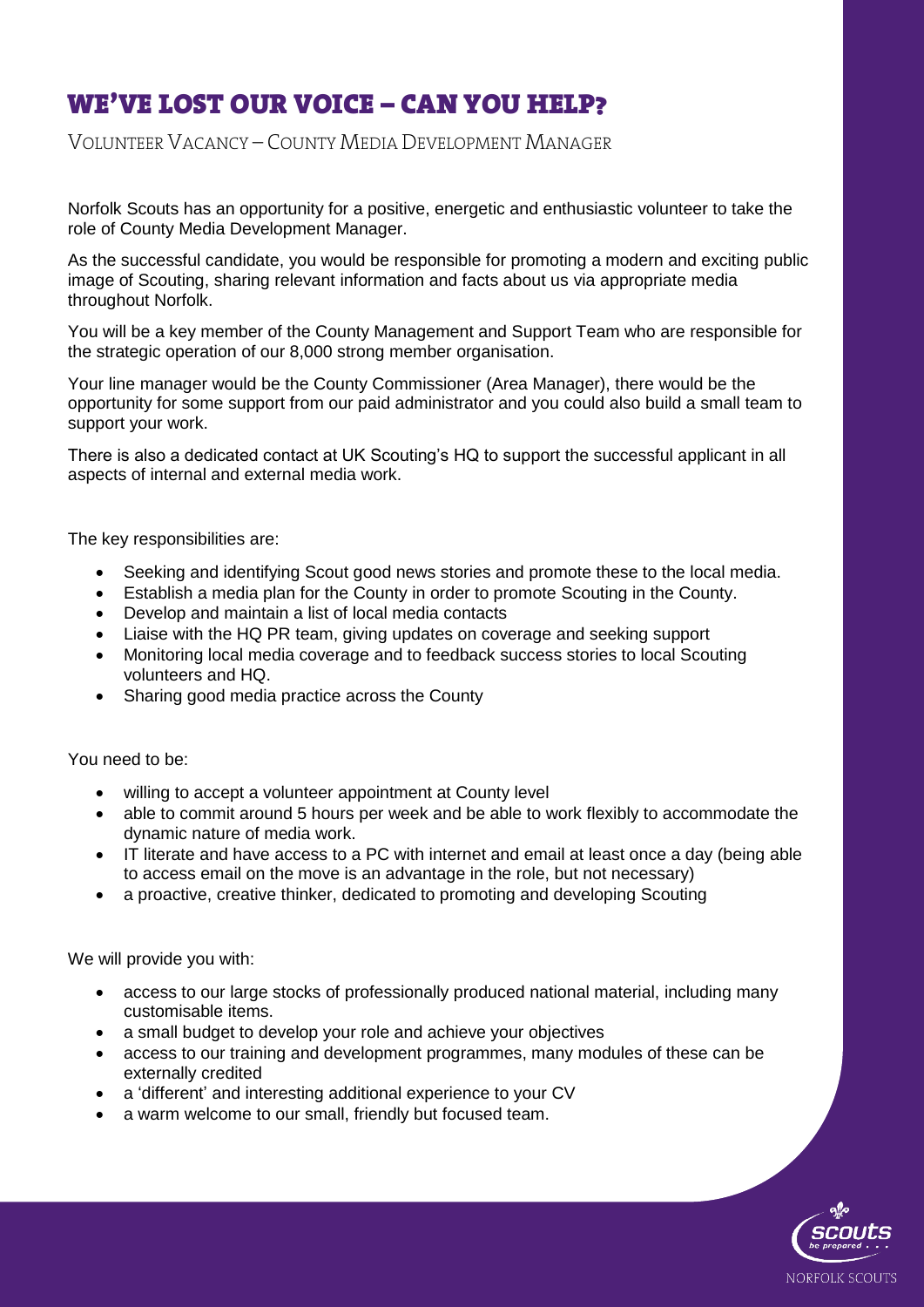### **ROLE DESCRIPTION FOR:**

#### COUNTY MEDIA DEVELOPMENT MANAGER – NORFOLK COUNTY MEDIA DEVELOPMENT MANAGER – NORFOLK

**Title:** County Media Development Manager (MDM)

**Outline:** To maintain and improve the public image of Scouting

**Responsible to:** County Commissioner

**Main Contacts:** Members of the Movement, District Media Development Managers, County Public Relations Officers, HQ Media & PR Teams, the media (press, broadcast and web) and members of the public.

#### **Appointment and Training Requirements:**

Understand and accept the key policies and processes of the Scout Association

Successful completion of our induction activities, including an enhanced DBS check.

Scout Training Modules 1, 5, 6, 7, 9, 21, 28 and 29 should be completed or validated using previous experience.

#### **Main Tasks**

Be aware of and actively use the "Scout Brand"

To seek out and identify local "on brand" good news stories happening in Scouting

Craft and develop a media package to support the story (images, quotes, video, release, data etc)

Pitch on brand stories to print, online, radio and TV

To monitor local media coverage and to feedback success stories to local Scouting and HQ PR Teams

Devise and maintain and rolling 12 month media plan that includes targets and outcomes

To develop and maintain a list of local media contacts

To liaise with HQ media and PR team on a regular basis, giving updates on coverage and asking for any assistance required

Take part in monthly briefing meetings

To encourage Scout Districts to appoint a person to promote Scouting and to work with them to promote Scouting

Actively use young spokespeople and promote the work they do

Maintain regular contact with young people who have been media trained to motivate and encourage them in their work